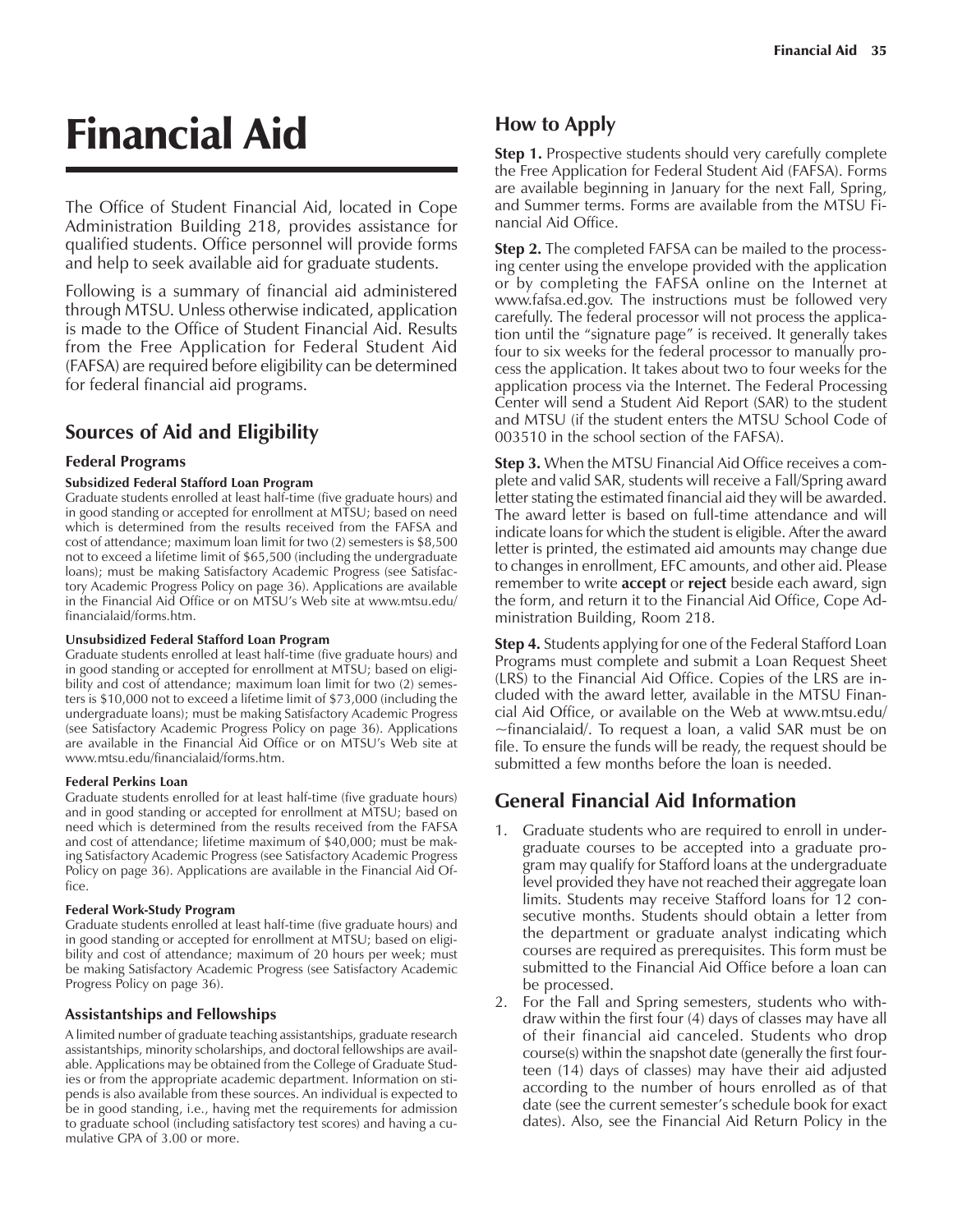current schedule book which details information regarding withdrawing before 60 percent of the semester.

- 3. For each session of the Summer term, students who withdraw before the last day to drop without receiving a grade may have all of their aid canceled. Students who drop course(s) before the last day to drop without a grade may have their financial aid adjusted (see the Summer semesterís schedule book for exact dates). Also, see the Financial Aid Return Policy of the current Summer schedule book about information regarding withdrawing before 60 percent of the term.
- 4. For Stafford and Perkins loans, class attendance will be verified for disbursements that occur during the semester on at least a half-time (5 graduate hours) basis; funds may not be disbursed or awarded aid may be adjusted.
- 5. Attendance must be verified for students who are enrolled in correspondence courses, online courses, telecourses, the Regents degree program, or courses via the Internet. Because attendance is not required for these courses, instructors document attendance according to completed homework assignments. In order that their attendance can be documented, students should complete their homework assignments in a timely manner. If students wish to withdraw or drop from these courses, it is recommended they contact their instructor(s). Students' financial aid may be adjusted or canceled if instructors are unable to verify attendance.
- 6. Any scholarships received in excess of tuition, fees, and books are considered taxable income. See your tax preparer for tax filing information.
- 7. Graduate students who have borrowed more than \$70,000 in Stafford loans may have their loan amounts limited to the anticipated amount of tuition, travel, and books. Exceptions must be approved by the director or his/her designee.

# **Satisfactory Academic Progress Policy**

Federal regulations require that all federal financial aid recipients be enrolled in a degree-seeking program and maintain satisfactory academic progress toward a degree to maintain eligibility. MTSU complies with this requirement by monitoring each aid recipient's cumulative grade point average (GPA), completion rate, and maximum timeframe for completion of a degree. The following describes MTSU's method for monitoring each of these measures.

# **Cumulative Grade Point Average**

Graduate students. To be eligible for financial aid, a student's GPA must meet at least the minimum requirements found in the graduate catalog or be approved by the College of Graduate Studies for enrollment.

# **Completion Rate**

Students must earn 66 percent of their cumulative credits attempted to remain eligible for financial aid. Grades of A, B, C, D, P, or S, including any  $4 + 7$  or  $4 - 7$  options, count as credits earned. All courses for credit will be counted as hours attempted including withdrawals, incompletes, courses repeated, and courses resulting in grades of N, U, WF, WP, and F.

- 1. **Probation.** Students whose completion rate is greater than 50 percent but less than the required 66 percent will be placed on probation.
- 2. **Suspension.** Students whose completion rate is less than 50 percent of the credit hours attempted or those previously placed on probation who did not pass 75 percent of attempted credit hours will be suspended from eligibility for federal grants, loans, and federal work-study employment. Students may still be eligible for emergency short-term loans and other University funds.

# **Time Limitations**

**Graduates.** The maximum time limitation for graduate students will be 150 percent of the standards established by the College of Graduate Studies and published in the graduate catalog.

## **Review of Progress Standards**

- 1. **GPA.** The Records Office reviews the GPA at the end of each semester. Students may appeal academic suspension to the undergraduate or graduate academic appeals committee. The decision of the committee is final.
- 2. **Completion rate.** The completion rate is reviewed annually at the end of the Spring semester by the Financial Aid Office.
- 3. **Time limitation.** The maximum time limit is reviewed at the end of each semester by the Financial Aid Office.

## **Notification/Appeals**

- Probation. The Financial Aid Office will send a letter to students placed on financial aid probation notifying them of their financial aid status and the expected requirements. Each student will be allowed at least one probationary period during the course of enrollment.
- 2. **Suspension.** Students suspended from financial aid will receive a letter from the Financial Aid Office along with a Satisfactory Progress Appeal form. Students are allowed to appeal their suspension if they can document extenuating circumstances beyond their control which have since been resolved. Examples include death of immediate family member and extended medical illness and/or disability. Provisions also may be made for students who have been approved to participate in the Academic Fresh Start program or have military credits that cannot be counted toward a degree. Any other circumstances not listed above must be well documented and have the approval of a financial aid administrator and the director of Financial Aid.
	- a. **Financial Aid Suspension Appeals.** Student appeals are reviewed by an internal committee composed of financial aid staff. Each student will be notified of the appeal decision and if denied what action must be taken to regain financial aid eligibility.
	- b. **Loan and Scholarship Committee.** Students who are suspended a second time or who have been denied by the internal financial aid committee may appeal to the Loan and Scholarship Committee or its designee. The Loan and Scholarship Committee comprises faculty members, students, and administrators. Since faculty and students do not report until the start of school, students appealing to this committee may be personally responsible for paying registration expenses or signing a deferment to confirm they will attend and hold their selected classes.

#### **Reinstatement of Financial Aid if Appeal Denied**

Students can attend MTSU and make up deficiencies in credit hours at their personal expense. If a student chooses to do this, a written appeal to the Financial Aid Office must be made when the deficiencies have been completed. This option is not available to students who have reached the maximum time limitation.